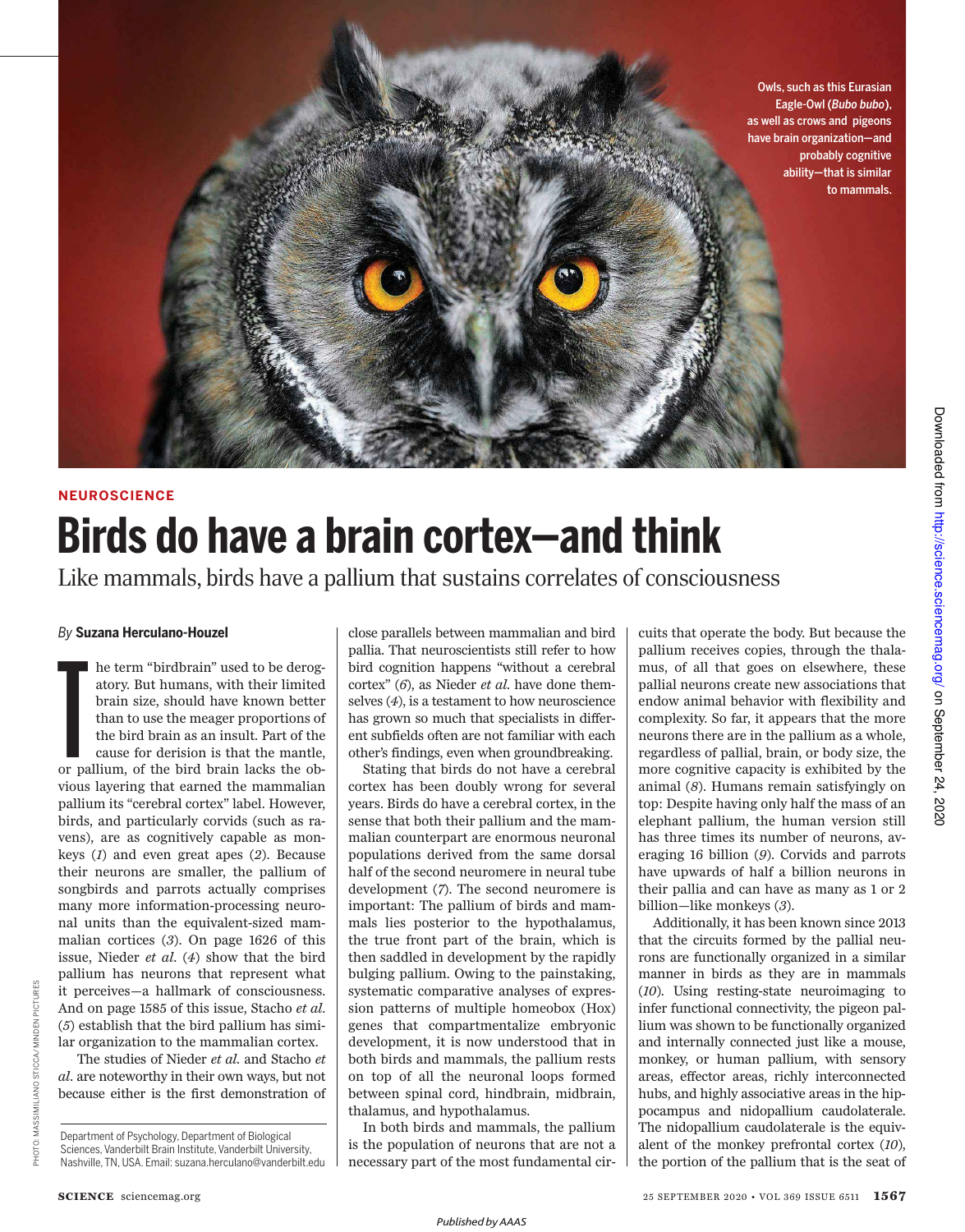the ability to act on thoughts, feelings, and decisions, according to the current reality informed by the senses.

Now, adding to their resting-state neuroimaging tool set the power and high resolution of polarized light microscopy to examine anatomical connectivity, Stacho *et al*. show that the pallia of pigeons and owls, like that of mice, monkeys, and humans, is criss-crossed by fibers that run in orthogonal planes. Repeated imaging of the brain with light shone at different orientations revealed that fibers within and across bird pallial areas are mostly (although not exclusively) organized at right angles, reminiscent of the orthogonal tangential and radial organization of cortical fibers in mammals (*11*). The broadminded neuroscientist with some knowledge of developmental biology might not find this surprising; what would be the alternative, a spaghetti-like disorganized jumble of fibers? But then again, the mantra that "birds do not have a cortex" even though they share pallial development and organization with mammals has been repeated so exhaustively that recognizing that columns and layers are actually observed—visible under polarized light if not to the naked eye—brings new hope that this mantra will join the ranks of myth.

If the bird pallium as a whole is organized just like the mammalian pallium, then it follows that the part of the bird pallium that is demonstrably functionally connected like the mammalian prefrontal pallium (the nidopallium caudolaterale) should also function like it. Nieder *et al*., who established previously that corvids, like macaques, have sensory neurons that represent numeric quantities (*12*), now move on to this associative part of the bird pallium. They find that, like the macaque prefrontal cortex, the associative pallium of crows is rich in neurons that represent what the animals next report to have seen—whether or not that is what they were shown.

This representation develops over the time lapse of 1 to 2 s between the stimulus disappearing and the animal reporting what it perceived by pecking at a screen either for "yes, there was a stimulus" or for "no, there was no stimulus," depending on a variable contingency rule. The early activity of these neurons still reflects the physical stimulus presented to the animal, which indicates that they receive secondhand sensory signals. However, as time elapses and (presumably) recurrent, associative cortical circuits progressively shape neuronal activity, the later component of the responses of the same neurons predicts instead what the animal then reports: Did it see a stimulus that indeed was there, or did it think the stimulus was there enough to report it—even if it was not? Future studies will certainly delve into more complex mental content than simply "Was it there or not?", but concluding that birds do have what it takes to display consciousness patterns of neuronal activity that represent mental content that drives behavior—now appears inevitable.

Because the common ancestor to birds (and non-avian reptiles) and mammals lived 320 million years ago, Nieder *et al.* infer that consciousness might already have been present then—or might have appeared independently in birds and mammals through convergent evolution. Those hypotheses miss an important point: how fundamental properties of life present themselves at different scales. The widespread occurrence of large mammalian bodies today does not mean that ancestral mammals were large (they were not), nor do the nearly ubiquitous folded cortices of most large mammals today imply that the ancestral cortex was folded [it was not (*13*)]. The physical properties that make self-avoiding surfaces buckle and fold as they expand under unequal forces apply equally to tiny and enormous cortices, but folds only present themselves past a certain size (*14*). Expansion of the cortical surface relative to its thickness is required for folds to appear. But that does not imply that folding evolved, because the physical principles that cause it to emerge were always there.

Perhaps the same is true of consciousness: The underpinnings are there whenever there is a pallium, or something connected like a pallium, with associative orthogonal shortand long-range loops on top of the rest of the brain that add flexibility and complexity to behavior. But the level of that complexity, and the extent to which new meanings and possibilities arise, should still scale with the number of units in the system. This would be analogous to the combined achievements of the human species when it consisted of just a few thousand individuals, versus the considerable achievements of 7 billion today.  $\blacksquare$ 

### **REFERENCES AND NOTES**

- 1. E. L. MacLean *et al*., *Proc. Natl. Acad. Sci. U.S.A.*111, 2140 (2014).
- 2. C. Kabadayi, L. A. Taylor, A. M. P. von Bayern, M. Osvath, *R. Soc. Open Sci.*3, 160104 (2016).
- 3. S. Olkowicz *et al*., *Proc. Natl. Acad. Sci. U.S.A.*113, 7255 (2016).
- 4. A. Nieder *et al*., *Science*369, 1626 (2020).
- 5. M. Stacho *et al., Science*369, eabc5534 (2020).
- 6. O. Güntürkün, T. Bugnyar, *Trends Cogn. Sci.*20, 291 (2016). 7. L. Puelles, M. Harrison, G. Paxinos, C. Watson, *Trends Neurosci.*36, 570 (2013).
- 8. S. Herculano-Houzel, *Curr. Opin. Behav. Sci.*16, 1 (2017).
- 9. S. Herculano-Houzel, *The Human Advantage* (MIT Press, 2016).
- 10. M. Shanahan, V. P. Bingman, T. Shimizu, M. Wild, O. Güntürkün, *Front. Comput. Neurosci.*7, 89 (2013).
- 11. V. J. Wedeen *et al*., *Science*335, 1628 (2012).
- 12. A. Nieder, *Curr. Opin. Behav. Sci.*16, 8 (2017).
- 13. T. B. Rowe, T. E. Macrini, Z.-X. Luo, *Science*332, 955 (2011).
- 14. B. Mota, S. Herculano-Houzel, *Science*349, 74 (2015).

10.1126/science.abe0536

### **SPECTROSCOPY**

# **Intense x-rays can be (slightly) exciting**

Imaging of neutral "survivor" atoms excited by x-ray blasts fights radiation damage

### *By* **Thomas Pfeifer**

S<br>S ince their discovery by Röntgen (*1*) in 1895, x-ray imaging and spectroscopy have revolutionized disciplines as diverse as astrophysics, materials science, chemistry, and the life sciences. However, in the medical context, x-rays are also known for their darker side: They damage tissue. Although even that destructive nature is turned into a benefit in radiation therapy, on a fundamental level, x-rays damage atoms from the inside out: They typically kick out deeply bound electrons, punching a "core hole" into the atom. This unstable situation unleashes a cascade of electronic relaxation events that turn neutral atoms into ions, thus breaking chemical bonds in molecules or creating defects in solids. On page 1630 of this issue, Eichmann *et al.* (*2*) show how to outpace the radiation damage of x-rays on the fundamental, single-atom level. They detect neutral neon atoms that are just slightly excited, not damaged. Counterintuitively at first, this process benefits from the extremely intense x-rays supplied by a freeelectron laser (FEL).

The proof-of-principle setup used by the authors is a simple, elegant realization of a light-matter interaction experiment (see the figure). After a beam of atoms collides with the intense x-ray flashes of the FEL, all of the ions are deflected away, but the remaining neutral atoms hit a position-sensitive detector that is set such that only excited atoms trigger a signal. A characteristic shape on the detector (an "I" marking the spot instead of an "X") identifies all of the atoms undergoing stimulated x-ray Raman scattering.

Absorbing one x-ray photon creates an unstable core hole (the seed of atomic dam-

Max Planck Institute for Nuclear Physics (MPIK), 69117 Heidelberg, Germany. Center for Quantum Dynamics, Universität Heidelberg, 69120 Heidelberg, Germany. Email: thomas.pfeifer@mpi-hd.mpg.de